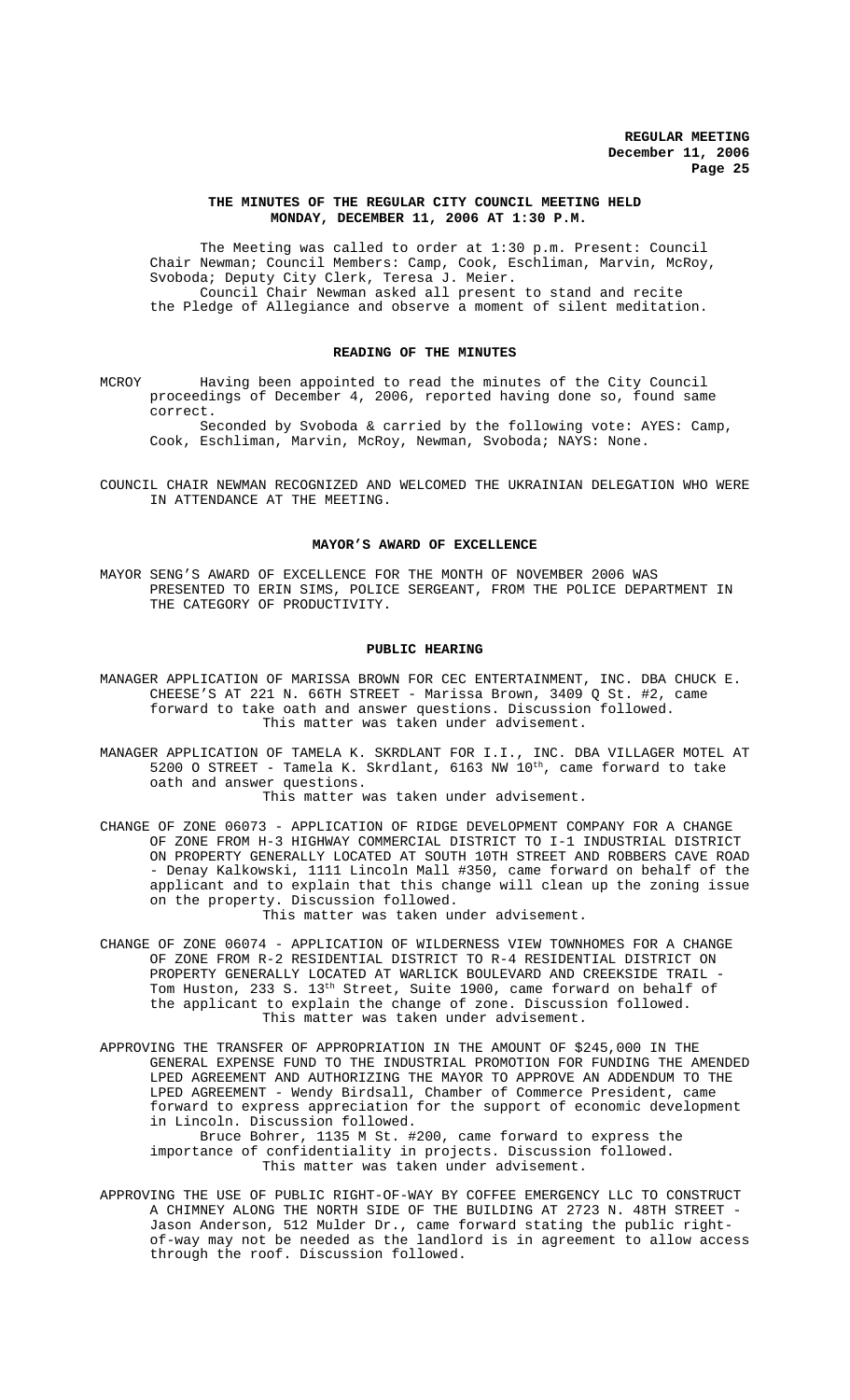> Dana Roper, City Attorney, came forward to answer questions. Discussion followed.

This matter was taken under advisement.

APPEAL OF JULIE SHIPMAN BURNS FROM THE PLANNING COMMISSION APPROVAL OF SPECIAL PERMIT 06062 FOR AUTHORITY TO OPERATE SAND, GRAVEL AND SOIL EXCAVATION ON PROPERTY GENERALLY LOCATED ONE-QUARTER MILE EAST OF NORTH 56TH STREET/HIGHWAY 77 BETWEEN WAVERLY ROAD AND MILL ROAD - Dana Roper, City Attorney, came forward to answer questions. Julie Shipman Burns, no address given, came forward to request a

delay so the issue can have public hearing at a future night meeting. This matter was taken under advisement.

#### **\*\* END OF PUBLIC HEARING \*\***

## **COUNCIL ACTION**

#### **LIQUOR RESOLUTIONS**

MANAGER APPLICATION OF MARISSA BROWN FOR CEC ENTERTAINMENT, INC. DBA CHUCK E. CHEESE'S AT 221 N. 66TH STREET - CLERK read the following resolution, introduced by Dan Marvin, who moved its adoption for approval:<br>A-84141 WHEREAS, CEC Entertainment, Inc. dba Chuck E. Cheese's l

WHEREAS, CEC Entertainment, Inc. dba Chuck E. Cheese's located at 221 N. 66th Street, Lincoln, Nebraska has been approved for a Retail Class "I" liquor license, and now requests that Marissa Brown be named manager;

WHEREAS, Marissa Brown appears to be a fit and proper person to manage said business.

NOW, THEREFORE, BE IT RESOLVED by the City Council of the City of Lincoln, Nebraska:

That after hearing duly had as required by law, consideration of the facts of this application, the Nebraska Liquor Control Act, and the pertinent City ordinances, the City Council recommends that Marissa Brown be approved as manager of this business for said licensee. City Clerk is directed to transmit a copy of this resolution to the Nebraska Liquor Control Commission.

Introduced by Dan Marvin

Seconded by Svoboda & carried by the following vote: AYES: Camp, Cook, Eschliman, Marvin, McRoy, Newman, Svoboda; NAYS: None.

MANAGER APPLICATION OF TAMELA K. SKRDLANT FOR I.I., INC. DBA VILLAGER MOTEL AT 5200 O STREET - CLERK read the following resolution, introduced by Dan Marvin, who moved its adoption for approval:

A-84142 WHEREAS, I.I., Inc. dba Villager Motel located at 5200 O Street, Lincoln, Nebraska has been approved for a Retail Class "CK" liquor license, and now requests that Tamela K. Skrdlant be named manager; WHEREAS, Tamela K. Skrdlant appears to be a fit and proper person

to manage said business. NOW, THEREFORE, BE IT RESOLVED by the City Council of the City of Lincoln, Nebraska:

That after hearing duly had as required by law, consideration of the facts of this application, the Nebraska Liquor Control Act, and the pertinent City ordinances, the City Council recommends that Tamela K. Skrdlant be approved as manager of this business for said licensee. City Clerk is directed to transmit a copy of this resolution to the Nebraska Liquor Control Commission.

Introduced by Dan Marvin Seconded by Svoboda & carried by the following vote: AYES: Camp, Cook, Eschliman, Marvin, McRoy, Newman, Svoboda; NAYS: None.

### ORDINANCES - 2<sup>ND</sup> READING & RELATED RESOLUTIONS (as required)

ANNEXATION 06018 - AMENDING THE LINCOLN CORPORATE LIMITS MAP BY ANNEXING APPROXIMATELY 4.87 ACRES OF PROPERTY GENERALLY LOCATED AT NORTH 7TH STREET AND FLETCHER AVENUE - CLERK read an ordinance, introduced by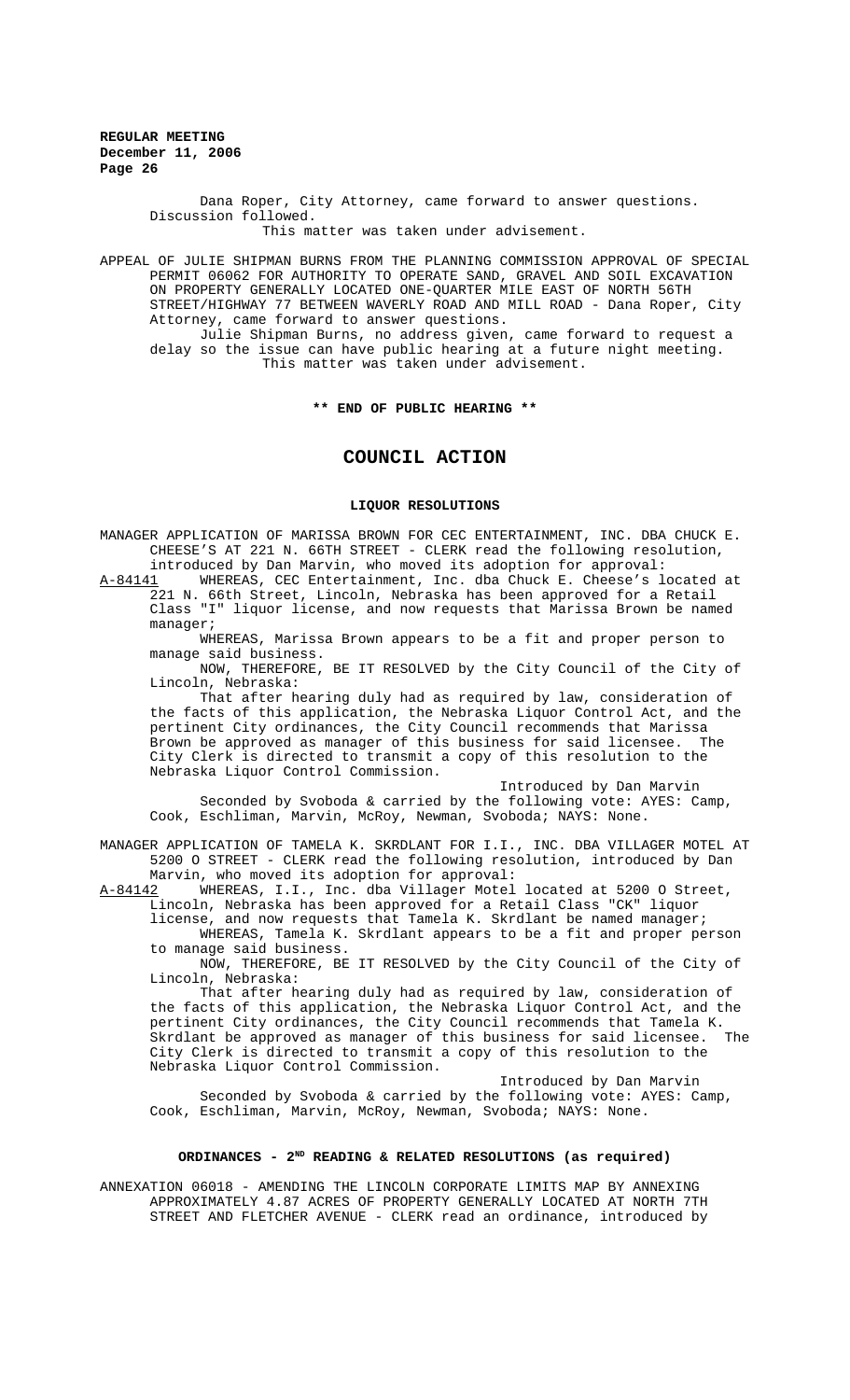Annette McRoy, annexing and including the below described land as part of the City of Lincoln, Nebraska and amending the Corporate limits boundary of the City of Lincoln, Nebraska established and shown thereon, the second time.

- CHANGE OF ZONE 06073 APPLICATION OF RIDGE DEVELOPMENT COMPANY FOR A CHANGE OF ZONE FROM H-3 HIGHWAY COMMERCIAL DISTRICT TO I-1 INDUSTRIAL DISTRICT ON PROPERTY GENERALLY LOCATED AT SOUTH 10TH STREET AND ROBBERS CAVE ROAD - CLERK read an ordinance, introduced by Annette McRoy, amending the Lincoln Zoning District Maps attached to and made a part of Title 27 of the Lincoln Municipal Code, as provided by Section 27.05.020 of the Lincoln Municipal Code, by changing the boundaries of the districts established and shown thereon, the second time.
- CHANGE OF ZONE 06074 APPLICATION OF WILDERNESS VIEW TOWNHOMES FOR A CHANGE OF ZONE FROM R-2 RESIDENTIAL DISTRICT TO R-4 RESIDENTIAL DISTRICT ON PROPERTY GENERALLY LOCATED AT WARLICK BOULEVARD AND CREEKSIDE TRAIL CLERK read an ordinance, introduced by Annette McRoy, amending the Lincoln Zoning District Maps attached to and made a part of Title 27 of the Lincoln Municipal Code, as provided by Section 27.05.020 of the Lincoln Municipal Code, by changing the boundaries of the districts established and shown thereon, the second time.

#### **RESOLUTIONS**

APPROVING THE TRANSFER OF APPROPRIATION IN THE AMOUNT OF \$245,000 IN THE GENERAL EXPENSE FUND TO THE INDUSTRIAL PROMOTION FOR FUNDING THE AMENDED LPED AGREEMENT AND AUTHORIZING THE MAYOR TO APPROVE AN ADDENDUM TO THE LPED AGREEMENT - CLERK read the following resolution, introduced by Annette McRoy, who moved its adoption:

A-84143 BE IT RESOLVED by the City Council of the City of Lincoln, Nebraska:

That a transfer of appropriations in the amount of \$245,000.00 from Contingency, Miscellaneous Other Services and Charges, Account 18001.5989 to General Expense/Industrial Promotion, Account 18002.5966, for payment of the supplemental contribution to the Lincoln Partnership for Economic Development (LPED) for the 2006-2007 program year and authorizing the Mayor to complete an addendum to the existing contract, is hereby approved and the Finance Director is authorized to make such transfer upon passage of this resolution.

Introduced by Annette McRoy Seconded by Marvin & carried by the following vote: AYES: Camp, Cook, Eschliman, Marvin, McRoy, Newman, Svoboda; NAYS: None.

- APPROVING THE USE OF PUBLIC RIGHT-OF-WAY BY COFFEE EMERGENCY LLC TO CONSTRUCT A CHIMNEY ALONG THE NORTH SIDE OF THE BUILDING AT 2723 N. 48TH STREET - PRIOR to reading:
- CAMP Moved to continue Public Hearing & to have Action on January 8, 2007.

Seconded by McRoy & carried by the following vote: AYES: Camp, Cook, Eschliman, Marvin, McRoy, Newman, Svoboda; NAYS: None.

- APPEAL OF JULIE SHIPMAN BURNS FROM THE PLANNING COMMISSION APPROVAL OF SPECIAL PERMIT 06062 FOR AUTHORITY TO OPERATE SAND, GRAVEL AND SOIL EXCAVATION ON PROPERTY GENERALLY LOCATED ONE-QUARTER MILE EAST OF NORTH 56TH
- STREET/HIGHWAY 77 BETWEEN WAVERLY ROAD AND MILL ROAD PRIOR to reading: COOK Moved to continue Public Hearing & to have Action on January 29, 2007.

Seconded by Marvin & carried by the following vote: AYES: Camp, Cook, Eschliman, Marvin, McRoy, Newman, Svoboda; NAYS: None.

#### **PETITIONS AND COMMUNICATIONS**

SETTING THE HEARING DATE OF MONDAY, JANUARY 8, 2007 AT 1:30 P.M. FOR THE APPLICATION OF ALLEY, INC. DBA THE ALLEY FOR AN ADDITION TO PREMISES OF AN AREA APPROX. 44' X 25' TO THE NORTH, AND AN ADDITION TO THE BEER GARDEN OF AN "L" SHAPED AREA APPROX. 40' X 41' LOCATED AT 1031 M STREET - CLERK read the following resolution, introduced by Ken Svoboda, who moved its adoption: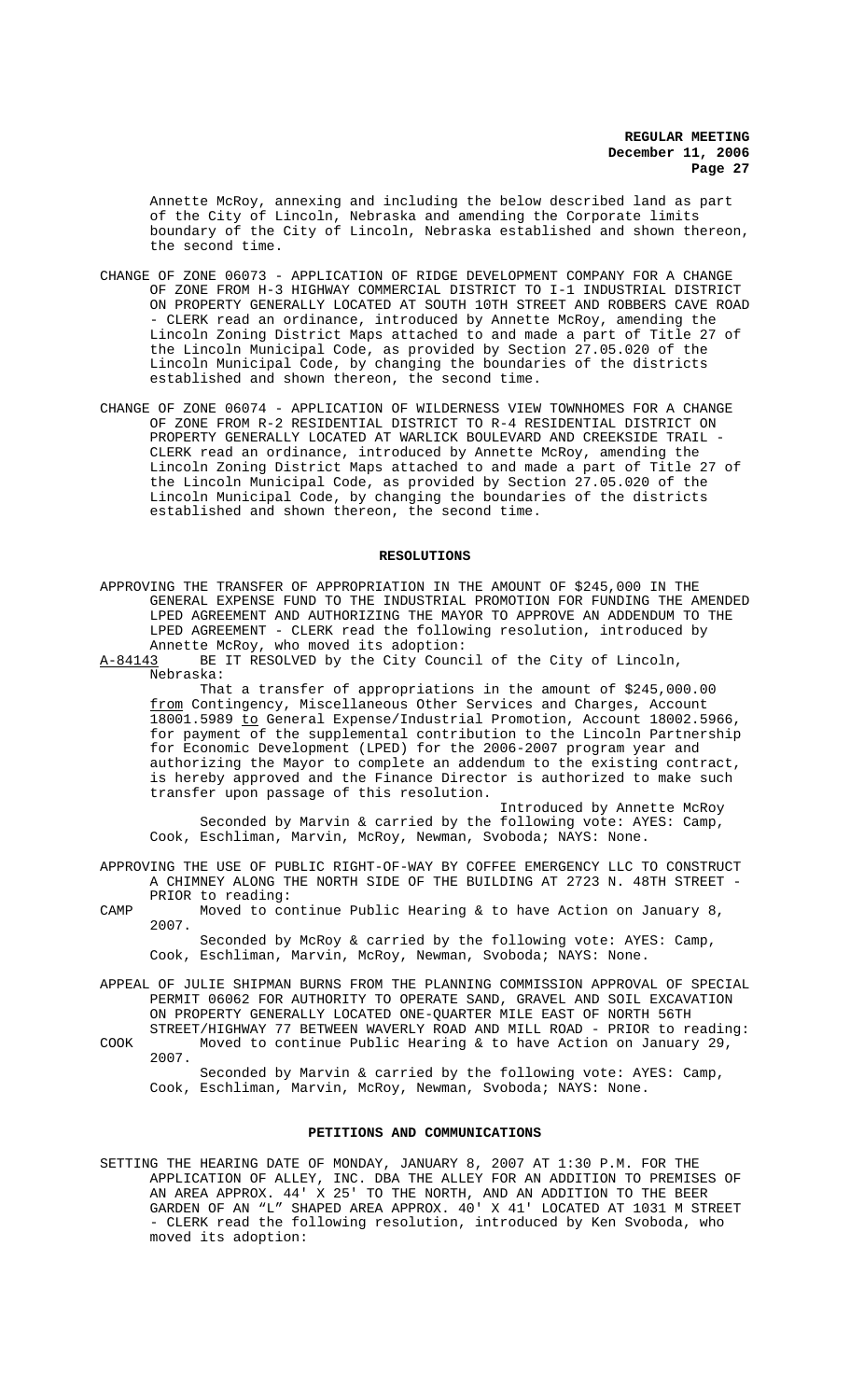A-84144 BE IT RESOLVED by the City Council, of the City of Lincoln, that a hearing date is hereby set for Monday, January 8, 2007 at 1:30 p.m. or as soon thereafter as possible in the City Council Chambers, County-City Building, 555 S. 10th St., Lincoln, NE, for the application of Alley, Inc. dba The Alley for an addition to premises of an area approx. 44' 25' to the North, and an addition to the beer garden of an "L" shaped area approx. 40' x 41' located at 1031 M Street. If the Police Dept. is unable to complete the investigation by said time, a new hearing date will be set. Introduced by Ken Svoboda Seconded by Camp & carried by the following vote: AYES: Camp, Cook, Eschliman, Marvin, McRoy, Newman, Svoboda; NAYS: None.

SETTING THE HEARING DATE OF MONDAY, JANUARY 8, 2007 AT 1:30 P.M. FOR THE APPLICATION OF ILEANA JOLLY & KENNETH FARLEY DBA FLASHBACK FOR A CLASS C LIQUOR LICENSE LOCATED AT 311 N. 8TH STREET, SUITE 1 - CLERK read the following resolution, introduced by Ken Svoboda, who moved its adoption: A-84145 BE IT RESOLVED by the City Council, of the City of Lincoln, that a

hearing date is hereby set for Monday, January 8, 2007 at 1:30 p.m. or as soon thereafter as possible in the City Council Chambers, County-City Building, 555 S. 10th St., Lincoln, NE, for the application of Ileana Jolly & Kenneth Farley dba Flashback for a Class C liquor license located at 311 N. 8<sup>th</sup> Street, Suite 1.

If the Police Dept. is unable to complete the investigation by said time, a new hearing date will be set.

Introduced by Ken Svoboda Seconded by Camp & carried by the following vote: AYES: Camp, Cook, Eschliman, Marvin, McRoy, Newman, Svoboda; NAYS: None.

SETTING THE HEARING DATE OF MONDAY, JANUARY 8, 2007 AT 1:30 P.M. FOR THE APPLICATION OF MORAN'S LIQUOR WORKS, LLC DBA MORAN'S LIQUOR WORKS FOR A CLASS D LIQUOR LICENSE LOCATED AT 3400 A STREET - CLERK read the following resolution, introduced by Ken Svoboda, who moved its adoption:

A-84146 BE IT RESOLVED by the City Council, of the City of Lincoln, that a hearing date is hereby set for Monday, January 8, 2007 at 1:30 p.m. or as soon thereafter as possible in the City Council Chambers, County-City Building, 555 S. 10th St., Lincoln, NE, for the application of Moran's Liquor Works, LLC dba Moran's Liquor Works for a Class D liquor license located at 3400 A Street.

If the Police Dept. is unable to complete the investigation by said time, a new hearing date will be set.

Introduced by Ken Svoboda Seconded by Camp & carried by the following vote: AYES: Camp, Cook, Eschliman, Marvin, McRoy, Newman, Svoboda; NAYS: None.

#### **MISCELLANEOUS REFERRALS - NONE**

#### **REPORTS OF CITY OFFICERS**

APPROVING THE DISTRIBUTION OF FUNDS REPRESENTING INTEREST EARNINGS ON SHORT-TERM INVESTMENTS OF IDLE FUNDS FOR THE MONTH ENDED OCTOBER 31, 2006 CLERK read the following resolution, introduced by Ken Svoboda, who

moved its adoption:<br><u>A-84147</u> BE IT RESOLVE BE IT RESOLVED by the City Council of the City of Lincoln, Nebraska:

That during the month ended October 31, 2006, \$894,330.51 was earned from the investments of "IDLE FUNDS". The same is hereby distributed to the various funds on a pro-rata basis using the balance of each fund and allocating a portion of the interest on the ratio that such balance bears to the total of all fund balances.

Introduced by Ken Svoboda Seconded by Camp & carried by the following vote: AYES: Camp, Cook, Eschliman, Marvin, McRoy, Newman, Svoboda; NAYS: None.

APPROVING THE CITY TREASURER'S INVESTMENT REPORT FOR THE 2005 - 2006 FISCAL YEAR ENDED AUGUST 31, 2006 - CLERK read the following resolution, introduced by Ken Svoboda, who moved its adoption: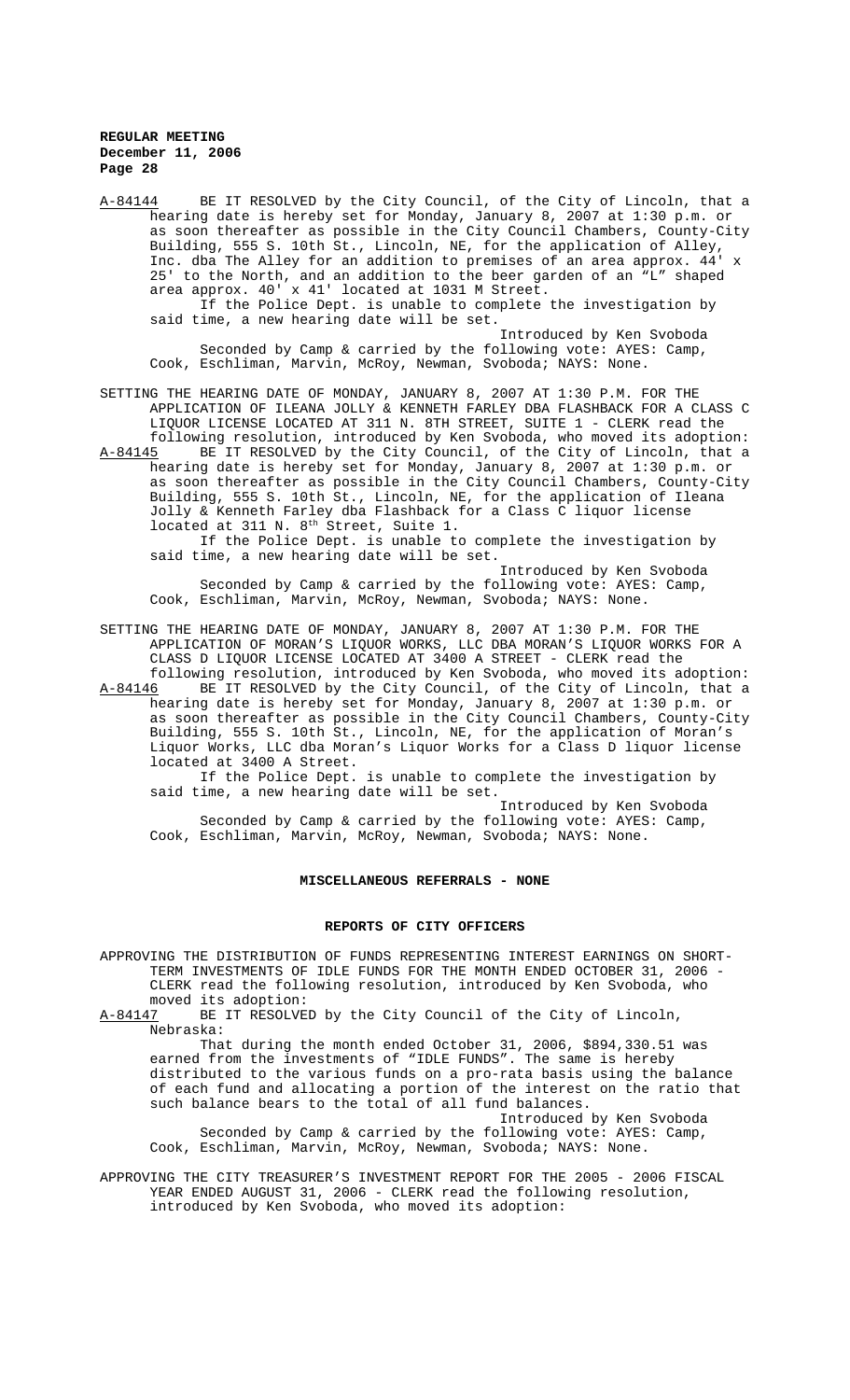A-84148 BE IT HEREBY RESOLVED BY THE CITY COUNCIL of the City of Lincoln, Nebraska: That the attached list of investments be confirmed and approved, and the City Treasurer is hereby directed to hold said investments until maturity unless otherwise directed by the City Council.

Introduced by Ken Svoboda Seconded by Camp & carried by the following vote: AYES: Camp, Cook, Eschliman, Marvin, McRoy, Newman, Svoboda; NAYS: None.

LINCOLN WATER & WASTEWATER SYSTEM RECAPITULATION OF DAILY CASH RECEIPTS FOR NOVEMBER, 2006 - CLERK presented said report which was placed on file in the Office of the City Clerk. **(8-71)**

REPORT FROM CITY TREASURER OF CITY CASH ON HAND AT THE CLOSE OF BUSINESS OCTOBER 31, 2006 - CLERK presented said report which was placed on file in the Office of the City Clerk. **(5-21)**

REAPPOINTING LARRY ANDERSON TO THE COMMUNITY FORESTRY ADVISORY BOARD FOR A THREE-YEAR TERM EXPIRING AUGUST 17, 2009 - CLERK read the following resolution, introduced by Annette McRoy, who moved its adoption:

A-84149 BE IT RESOLVED by the City Council of the City of Lincoln, Nebraska:

That the reappointment of Larry Anderson to the Community Forestry Advisory Board for a three-year term expiring August 17, 2009 is hereby approved.

Introduced by Annette McRoy Seconded by Marvin & carried by the following vote: AYES: Camp, Cook, Eschliman, Marvin, McRoy, Newman, Svoboda; NAYS: None.

APPOINTING ROBERT SMITH TO THE COMMUNITY FORESTRY ADVISORY BOARD FOR A THREE-YEAR TERM EXPIRING AUGUST 17, 2009 - CLERK read the following

resolution, introduced by Annette McRoy, who moved its adoption:<br>A-84150 BE IT RESOLVED by the City Council of the City of Lincoln, BE IT RESOLVED by the City Council of the City of Lincoln, Nebraska:

That the appointment of Robert Smith to the Community Forestry Advisory Board for a three-year term expiring August 17, 2009 is hereby approved.

Introduced by Annette McRoy Seconded by Marvin & carried by the following vote: AYES: Camp, Cook, Eschliman, Marvin, McRoy, Newman, Svoboda; NAYS: None.

REAPPOINTING KEN SVOBODA TO THE DISTRICT ENERGY CORPORATION FOR A TWO-YEAR TERM EXPIRING DECEMBER 31, 2008 - CLERK read the following resolution, introduced by Annette McRoy, who moved its adoption:

A-84151 BE IT RESOLVED by the City Council of the City of Lincoln, Nebraska:

That the reappointment of Ken Svoboda to the District Energy Corporation for a two-year term expiring December 31, 2008 is hereby approved.

Introduced by Annette McRoy Seconded by Marvin & carried by the following vote: AYES: Camp, Cook, Eschliman, Marvin, McRoy, Newman, Svoboda; NAYS: None.

# ORDINANCES - 1<sup>st</sup> READING & RELATED RESOLUTIONS

- APPROVING A TRANSFER OF APPROPRIATIONS AND CASH (WHERE APPROPRIATE) BETWEEN PROJECTS WITHIN SEVERAL FUNDS WITHIN THE PUBLIC WORKS & UTILITIES DEPARTMENT AND TO DESIGNATE STREET PROJECTS FOR HIGHWAY ALLOCATION FUNDS FOR FISCAL YEAR 2006 - 2007 - CLERK read an ordinance, introduced by Ken Svoboda, approving the transfer of unspent and unencumbered appropriations and cash (if any) between certain capital improvement projects and designation of funding sources for street projects due to the recent issuance of Highway Allocation Bonds and within the Water Construction Fund within the Public Works & Utilities Department, the first time.
- STREET NAME CHANGE  $06006$  RENAMING CAPITOL PARKWAY WEST RUNNING WEST FROM  $9^{TH}$ STREET TO CODDINGTON AVENUE AS "ROSA PARKS WAY" - CLERK read an ordinance, introduced by Ken Svoboda, changing the name of Capitol Parkway West to Rosa Parks Way located between 9<sup>th</sup> Street and Coddington Avenue, as recommended by the Street Name Committee, the first time.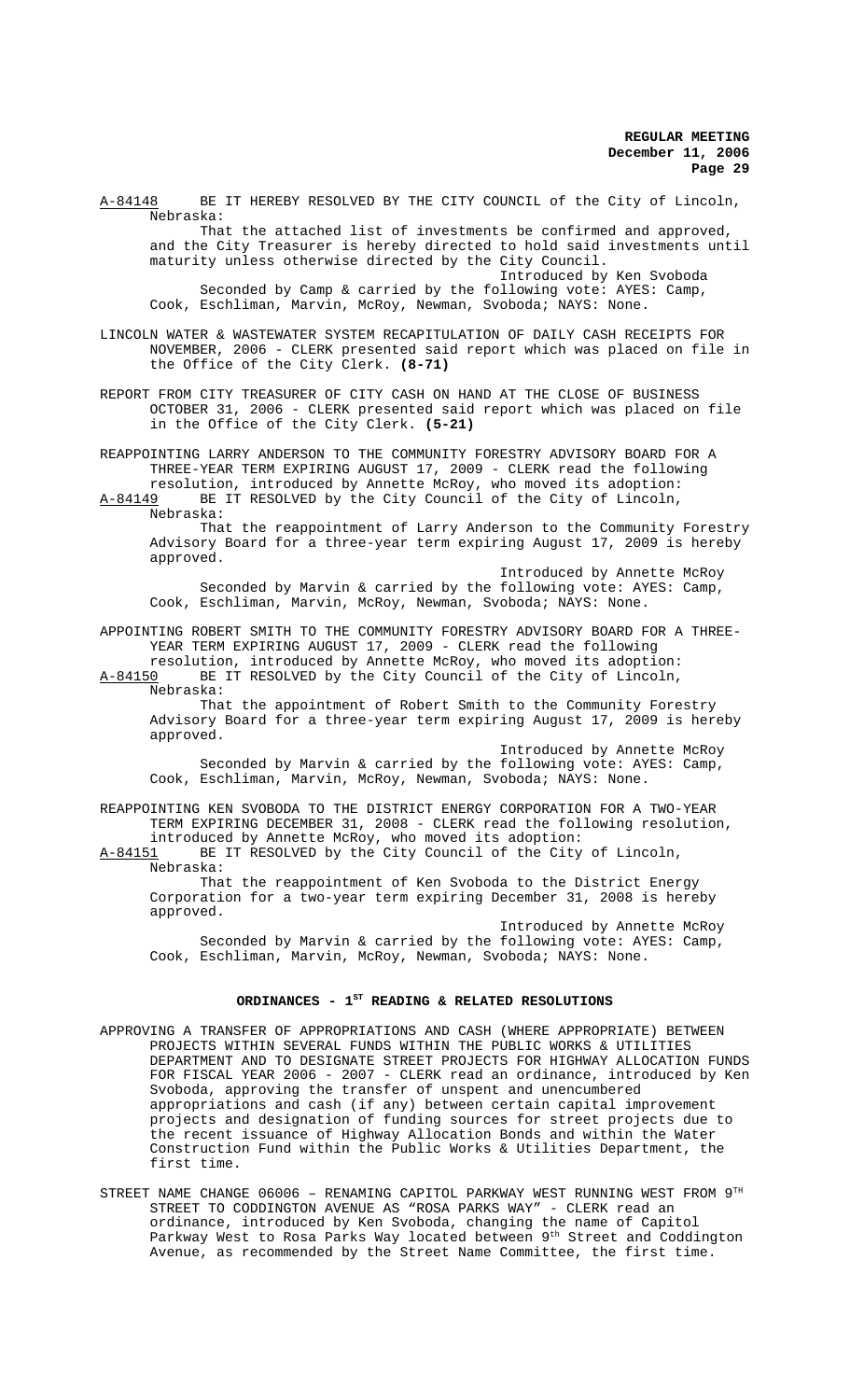### **ORDINANCES - 3RD READING & RELATED RESOLUTIONS (as required)**

- AUTHORIZING THE EXECUTION AND DELIVERY OF A (1) TRUST INDENTURE, (2) A LEASE AGREEMENT, (3) A DEED OF TRUST, CONSTRUCTION SECURITY AGREEMENT AND ASSIGNMENT OF RENTS AND LEASES, AND (4) A TAX COMPLIANCE AGREEMENT IN CONNECTION WITH THE ISSUANCE OF \$3,500,000 AGGREGATE PRINCIPAL AMOUNT OF THE CITY'S INDUSTRIAL DEVELOPMENT REVENUE BOND (NEBRASKA SCHOOL ACTIVITIES ASSOCIATION PROJECT) SERIES 2006 - CLERK read an ordinance, introduced by Dan Marvin, authorizing and approving the issuance of a \$3,500,000 total principal amount Industrial Development Revenue Bond, Series 2006 (Nebraska School Activities Association Project); approving and authorizing the execution and delivery of a Lease Agreement, a Trust Indenture, a Deed of Trust, Construction Security Agreement and Assignment of Leases and Rents and a Tax Compliance Agreement and Closing Documentation; delegating, authorizing and directing the Mayor, Finance Director and Clerk to exercise their own independent discretion and judgment in determining and finalizing the terms, provisions, form and contents of each of such documents; providing for the publication of this ordinance and the time when this ordinance shall take effect; and related matters, the third time.<br>MARVIN Moved to pass the ordinanc
- Moved to pass the ordinance as read.

Seconded by Svoboda & carried by the following vote: AYES: Camp, Cook, Eschliman, Marvin, McRoy, Newman, Svoboda; NAYS: None. The ordinance, being numbered **#18858**, is recorded in Ordinance Book #25, Page

CHANGE OF ZONE 06063 - APPLICATION OF NORTH 47 GROUP, LLC FOR A CHANGE OF ZONE FROM AG AGRICULTURAL TO R-3 RESIDENTIAL AND B-2 PLANNED NEIGHBORHOOD BUSINESS ON PROPERTY GENERALLY LOCATED AT N. 84TH STREET AND ADAMS STREET; FOR A PLANNED UNIT DEVELOPMENT DISTRICT DESIGNATION OF SAID PROPERTY; AND FOR APPROVAL OF A DEVELOPMENT PLAN WHICH PROPOSES MODIFICATIONS TO THE ZONING ORDINANCE AND LAND SUBDIVISION ORDINANCE TO ALLOW APPROXIMATELY 74 RESIDENTIAL DWELLING UNITS AND 140,000 SQUARE FEET OF COMMERCIAL FLOOR AREA - PRIOR to reading:<br>MARVIN Moved Amendment No. (a) to Bill No. 06-204.

Moved Amendment No. (a) to Bill No. 06-204.

SVOBODA Seconded.<br>MARVIN Withdrew Withdrew amendment.

SVOBODA Agreed.<br>MARVIN Moved A

Moved Amendment No. (b) to Bill No. 06-204 in the following manner:

1. Delete Item (10) on page 7, lines 25 and 26.

2. Add Item (12) on page 8 between lines 29 and 30 as follows: (12) A right in right out access with an adequate deceleration lane between Adams Street and Windmill Drive is approved and a break in the controlled access granted. The value of the break in controlled access at this location will be appraised by the City at the City's expense as well as the approximately 28,175 square feet of excess Adams Street right-of-way to be dedicated by the Developer. The net result of the appraised values shall be paid to the City if it is due any amount which amount will be required to be paid to the City before the access can be constructed. Developer shall not be paid any cash for the excess right of way dedicated it being considered to be a donation to the City. COOK Moved a friendly amendment to change the line that states "Add

Item (12) on page 8 between lines 29 and 30 as follows" to be: Adding new item (10) on page 7 between lines 24 & 25 as follows.<br>MARVIN Accepted the friendly amendment. Accepted the friendly amendment.

Seconded by McRoy & carried by the following vote: AYES: Cook, Marvin, McRoy, Newman, Svoboda; NAYS: Camp, Eschliman. CLERK Read an ordinance, introduced by Dan Marvin, amending the Lincoln

Zoning District Maps attached to and made a part of Title 27 of the Lincoln Municipal Code, as provided by Section 27.05.020 of the Lincoln Municipal Code, by changing the boundaries of the districts established and shown thereon, the third time.<br>MARVIN Moved to pass the ordinance.

Moved to pass the ordinance as amended.

Seconded by Svoboda & carried by the following vote: AYES: Camp, Cook, Eschliman, Marvin, McRoy, Newman, Svoboda; NAYS: None. The ordinance, being numbered **#18859**, is recorded in Ordinance Book #25, Page

### **REGISTERED TO SPEAK SESSION - NONE**

**OPEN MICROPHONE SESSION - NONE**